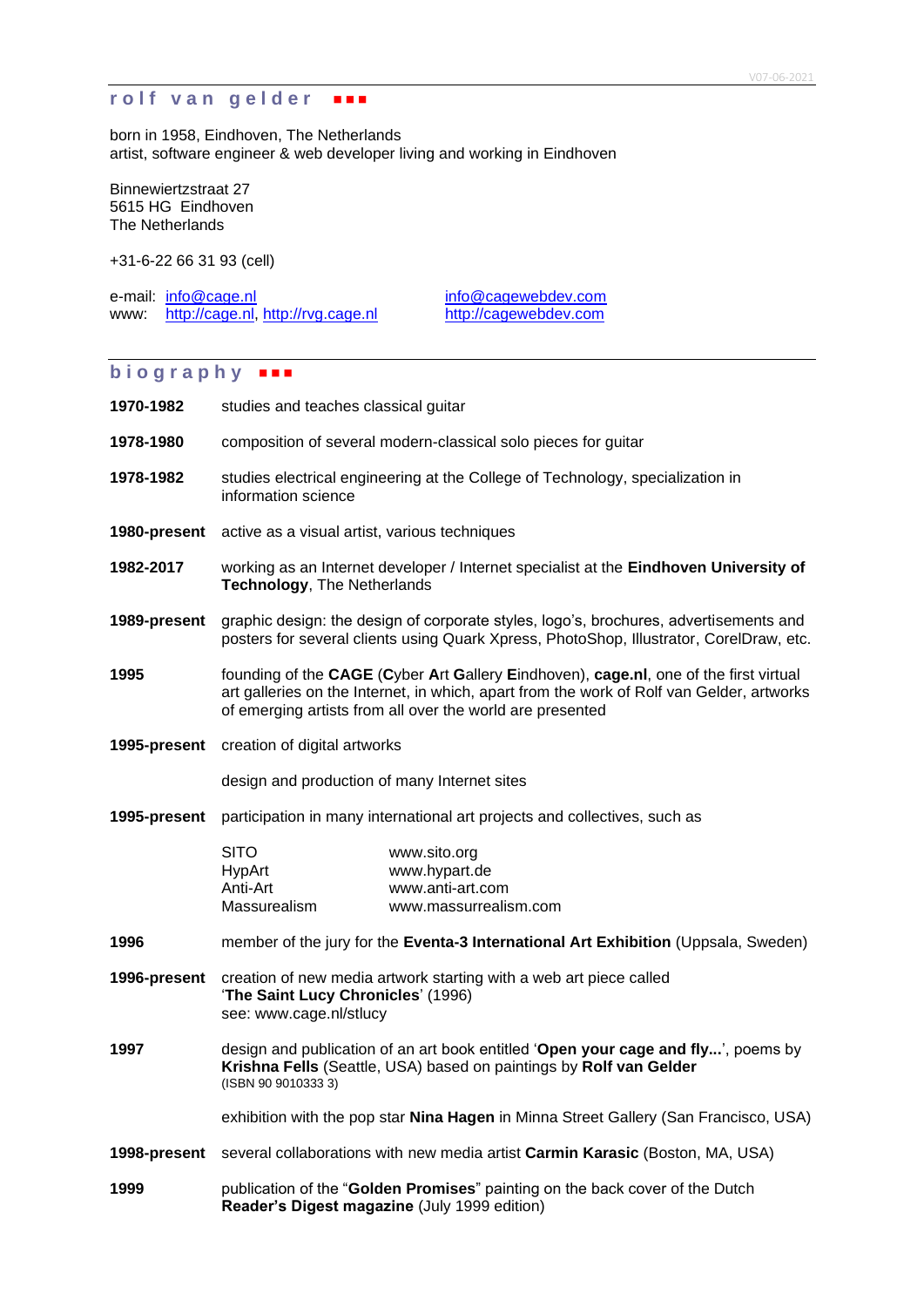| 1999-2004 | co-leadership of the International Art Beyond Borders artist's collective, based in<br>Linz, Austria, in collaboration with founder Manfred Peter Müller                                                     |  |  |
|-----------|--------------------------------------------------------------------------------------------------------------------------------------------------------------------------------------------------------------|--|--|
| 2000      | founding of a company called CAGE, specialized in web design and Internet<br>Consultancy, see www.cagewebdev.com                                                                                             |  |  |
| 2001      | TV interview for Omroep Fryslan, a Dutch TV station, about the Art Beyond<br><b>Borders</b> collective                                                                                                       |  |  |
| 2002      | interactive art project in the DeCordova Museum and Sculpture Park (Lincoln, MA,<br>USA) called 'Virtual Quilt', a collaboration with Carmin Karasic and Clara<br>Wainwright                                 |  |  |
| 2004      | 'Virtual Quilt', becomes part of the permanent collection of the DeCordova Museum<br>and Sculpture Park, Lincoln, MA, USA                                                                                    |  |  |
| 2008      | the artwork 'Human", a collaboration with Carmin Karasic, makes it into the finals of<br>the Frits Philips Light Art Contest 2008 and the Rhizome Commissions 2009                                           |  |  |
|           | Rolf van Gelder's painting "Broadway 1409" is used for the cover of a CD called<br>"Lines of Influence" by the Tom Knific Quartet (USA)                                                                      |  |  |
| 2009      | important 5 months long show at the <b>Museum of Science</b> in <b>Boston</b> , USA<br>('Human^n' installation)                                                                                              |  |  |
| 2010      | the new media art project "SjansMachine", a collaboration with Carmin Karasic and<br>Olga Mink, makes it into the finals of the Celeste Prize 2010 (Italy / USA) in the<br>category Live Media / Performance |  |  |
| 2011      | creation of the cover art for the CD "The Muse" by American jazz musician Tom<br>Knific                                                                                                                      |  |  |
|           | teaching a <b>processing workshop</b> at the <b>Hackathon</b> event, April 8, 2011, MAD, Eindhoven                                                                                                           |  |  |

## s e l e c t e d e x h i b i t i o n s **\*\*\***

#### **2014 SjansMachine v3.1**

a new media artwork by Olga Mink, Carmin Karasic & Rolf van Gelder NATLAB, Eindhoven, the Netherlands Eindhovens Film Festival 2014, Broet Film Platform (November 29th, 2014)

#### **SjansMachine v4.0**

a new media artwork by Olga Mink, Carmin Karasic & Rolf van Gelder NATLAB, Eindhoven, the Netherlands Frequentie Strijp-S event (September 14th, 2014)

#### **SjansMachine v4.0**

a new media artwork by Olga Mink, Carmin Karasic & Rolf van Gelder NATLAB, Eindhoven, the Netherlands Baltan Open Labs #5 event (September 12th, 2014)

#### **SjansMachine v3.0**

a new media artwork by Olga Mink, Carmin Karasic & Rolf van Gelder NATLAB, Eindhoven, the Netherlands Baltan Open Labs #1 event (April 11th, 2014)

#### **2013 T#Walker v1.0** a new media artwork by Rolf van Gelder Eindhoven Public Library (in the '*White Lady*'), Eindhoven, the Netherlands Dutch Technology Week 2013 (May 31st – June 8th, 2013)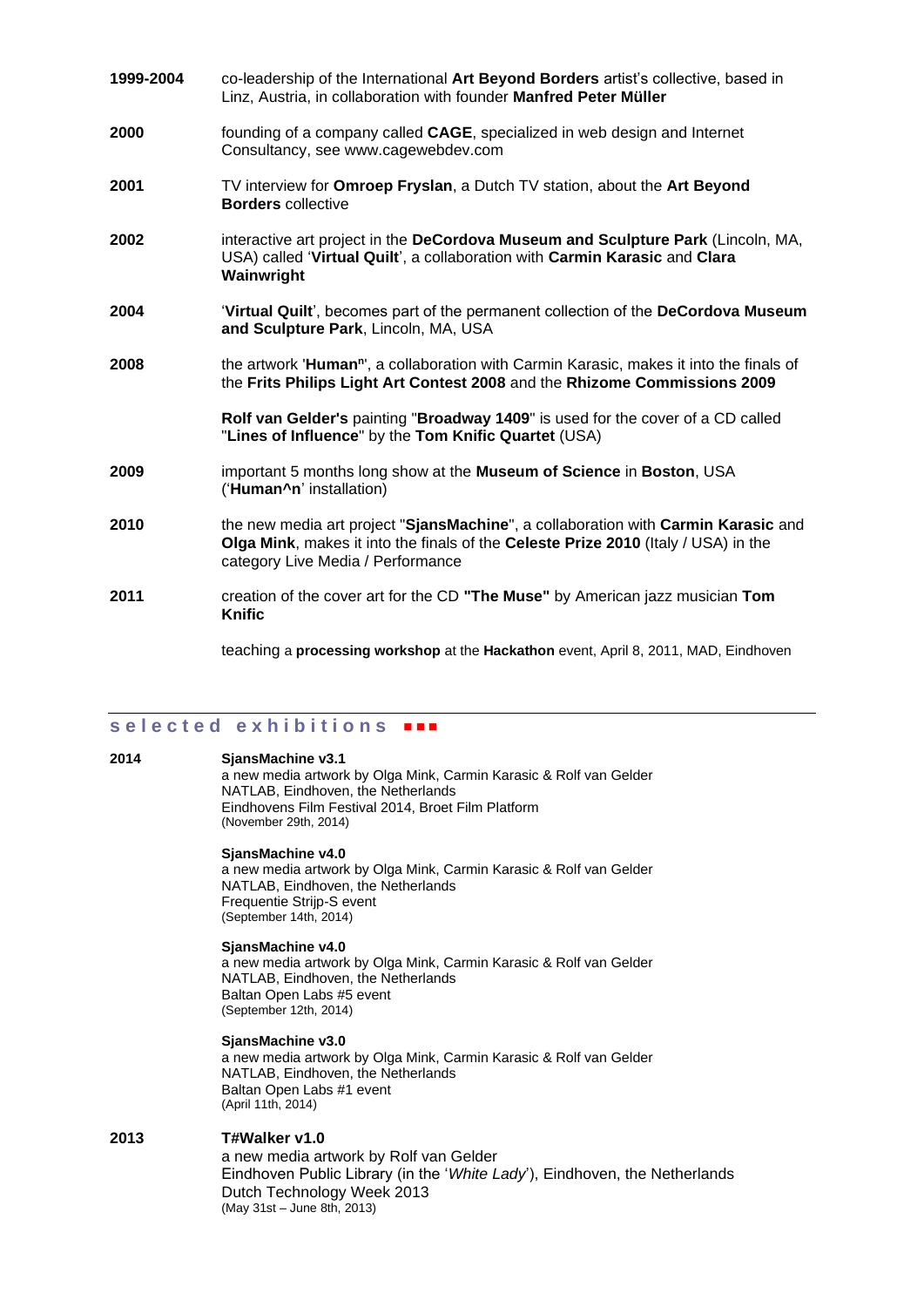| 2011      | <b>Exquisite Zone v1.0</b><br>a new media artwork by Carmin Karasic & Rolf van Gelder<br>GLOW Festival 2011, Eindhoven, the Netherlands<br>(November 5th - 12th, 2011)                                                                |  |
|-----------|---------------------------------------------------------------------------------------------------------------------------------------------------------------------------------------------------------------------------------------|--|
|           | SjansMachine v2.2<br>a new media artwork by Olga Mink, Carmin Karasic & Rolf van Gelder<br>El Museo Cultural Santa Fe, Santa Fe, New Mexico, USA<br>currents 2011 Festival<br>(June 10th - June 19th, 2011)                           |  |
|           | <b>LEA New Media Exhibition - Re-Drawing Boundaries</b><br>an online new media exhibition featuring Carmin Karasic & Rolf van Gelder<br>(May - August 2011)                                                                           |  |
| 2010      | SjansMachine v2.0<br>a new media artwork by Olga Mink, Carmin Karasic & Rolf van Gelder<br>Re: visie exhibition, Utrecht, the Netherlands<br>Nederlands Film Festival 2010<br>(September 22nd - October 1st, 2010)                    |  |
|           | SjansMachine v1.0<br>a new media artwork by Olga Mink, Carmin Karasic & Rolf van Gelder<br>Plaza Futura, Eindhoven, the Netherlands<br>Plaza Plus Festival 2010<br>(January 13th - 16th, 2010)                                        |  |
| 2009      | Anthropocene<br>a new media artwork by Carmin Karasic & Rolf van Gelder<br>TAC - Temporary Art Center, Eindhoven, the Netherlands<br><b>GLOW Festival 2009</b><br>(November 6th - 15th, 2009)                                         |  |
|           | solo exhibition<br>Human <sup>n</sup><br>a new media installation in collaboration with Carmin Karasic<br>Museum of Science, Boston, MA, USA<br>Boston Cyberarts Festival 2009<br>(April 17th, 2009 - September 8th, 2009)            |  |
| 2008-2009 | Human <sup>n</sup><br>a new media installation in collaboration with Carmin Karasic<br>part of an exhibition called "re-ACT"<br>Museum "Kunstlicht in de Kunst", Eindhoven, The Netherlands<br>(September 2008-January 2009)          |  |
| 2007      | <b>Handheld Histories as Hyper-Monuments</b><br>a locative media art project in collaboration with Carmin Karasic and Rob Coshow<br><b>Boston Cyberarts Festival 2007</b><br>Judi Rothenberg Gallery, Boston, MA, USA<br>(April 2007) |  |
| 2004      | <b>SPES</b><br>Linz, Austria<br>(November/December 2004)                                                                                                                                                                              |  |
| 2003      | <b>Art Beyond Borders</b><br>Erkelenzer Kunstverein, Erkelenz, Germany<br>(November/December 2003)                                                                                                                                    |  |
| 2002      | <b>Virtual Quilt</b><br>an Interactive Art Project by Clara Wainwright, Carmin Karasic & Rolf van Gelder.<br>DeCordova Museum and Sculpture Park, Lincoln, MA, USA<br>(January 25th - May 27th, 2002)                                 |  |
|           | <b>Arte Senza Confini</b><br>Castle of Travo, Italy<br>(July 19th - August 4th, 2002)                                                                                                                                                 |  |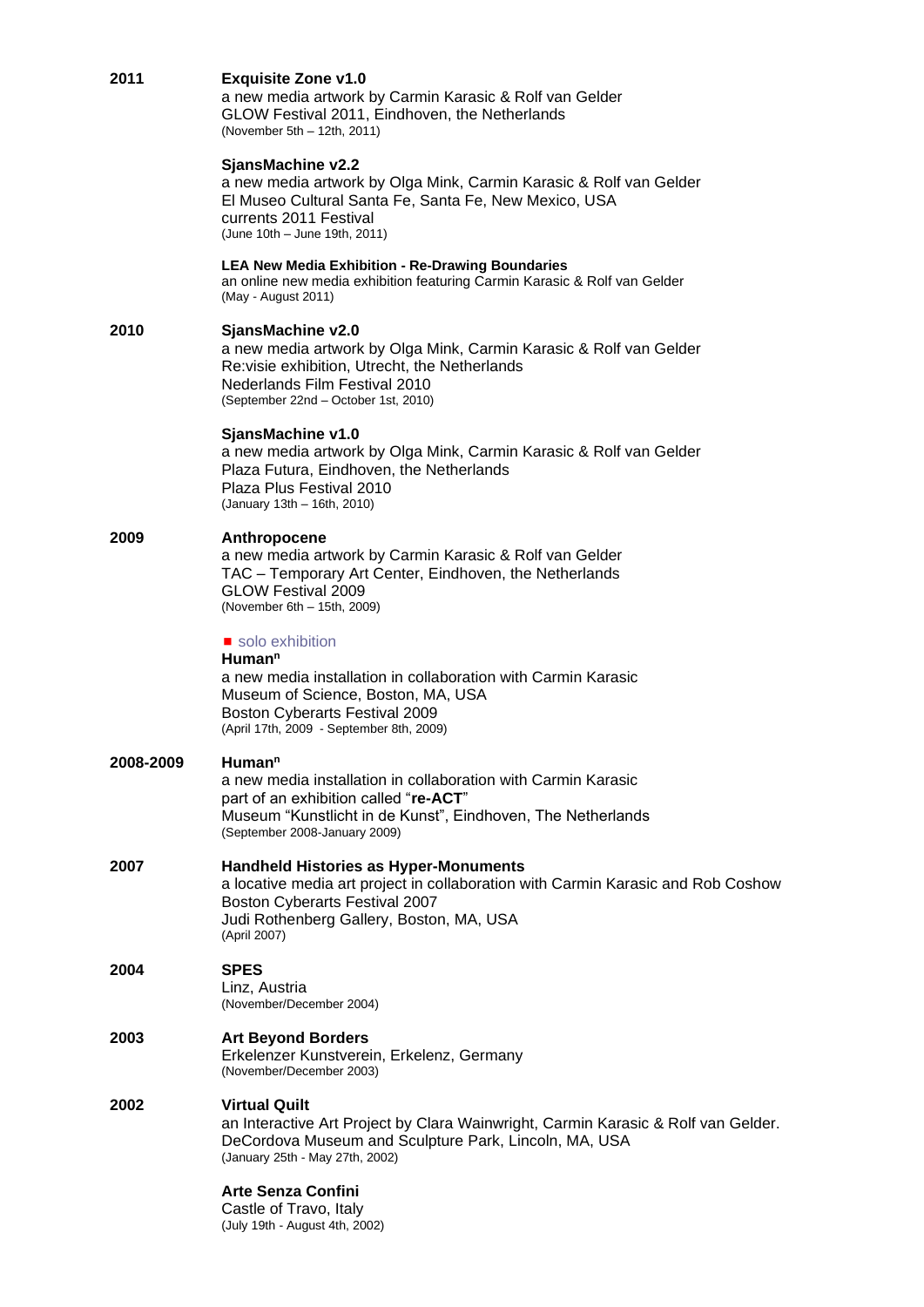Grillparzerhof, Kirchberg o.d. Donau, Austria (July 20th - August 4th, 2002)

#### **Arte Senza Confini**

Castle of Fontanellato, Italy (August, 2002)

Galerie Kandinsky, Vienna, Austria (October 24th - November 9th, 2002)

**2001** Karmel Convent, Drachten, The Netherlands (January-February 2001)

solo exhibition

**d{s}eduction dialogue**, a cyberart installation by Carmin Karasic & Rolf van Gelder Boston Cyberarts Festival New England School of Art and Design, Suffolk University, Boston, USA (April-May 2001)

Kulturhuset, Tändsticks-omradet, Jönköping, Sweden (May 2001)

Lankershim Arts Center, 3108 Lankershim Blvd. North Hollywood (LA), CA 91601, USA (May 2001)

Generali Insurance Company, Linz, Austria (June-August 2001)

Assessorato alla Cultura, Sabbiano, Italy (September 2001)

Municipal Gallery Burg Stolberg, Stolberg, Germany (October - November 2001)

**2000** Galerie Riefel, Maria Enzersdorf a.G. (Vienna), Austria (March-April 2000)

> Galerie Kandinsky, Vienna, Austria (April 2000)

solo exhibition Galeria Proposta, Espinho, Portugal (April-May 2000)

**d{s}eduction dialogue**, a cyberart installation by Carmin Karasic & Rolf van Gelder Artists Foundation @The Distillery, 516 East Second St. 1st Floor, Boston MA 02127, USA

(June 3rd - July 8th, 2000)

Grillparzerhof, Kirchberg o.d. Donau, Austria (July 5th - July 20th, 2000)

Galerie Club der Begegnung, Kulturzentrum Ursulinenhof, Linz, Austria (July 11th - August 31st, 2000)

**d{s}eduction dialogue**, a cyberart installation by Carmin Karasic & Rolf van Gelder, Art System Gallery, 327 Spadina Avenue, Toronto, Canada (September 27th - October 8th, 2000)

Art System Gallery, 327 Spadina Avenue Second Floor, Toronto, Canada (September 27th - October 8th, 2000)

**d{s}eduction dialogue**, a cyberart installation by Carmin Karasic & Rolf van Gelder, Boston Cyberarts Festival Preview Party, Massachusetts College of Art, Tower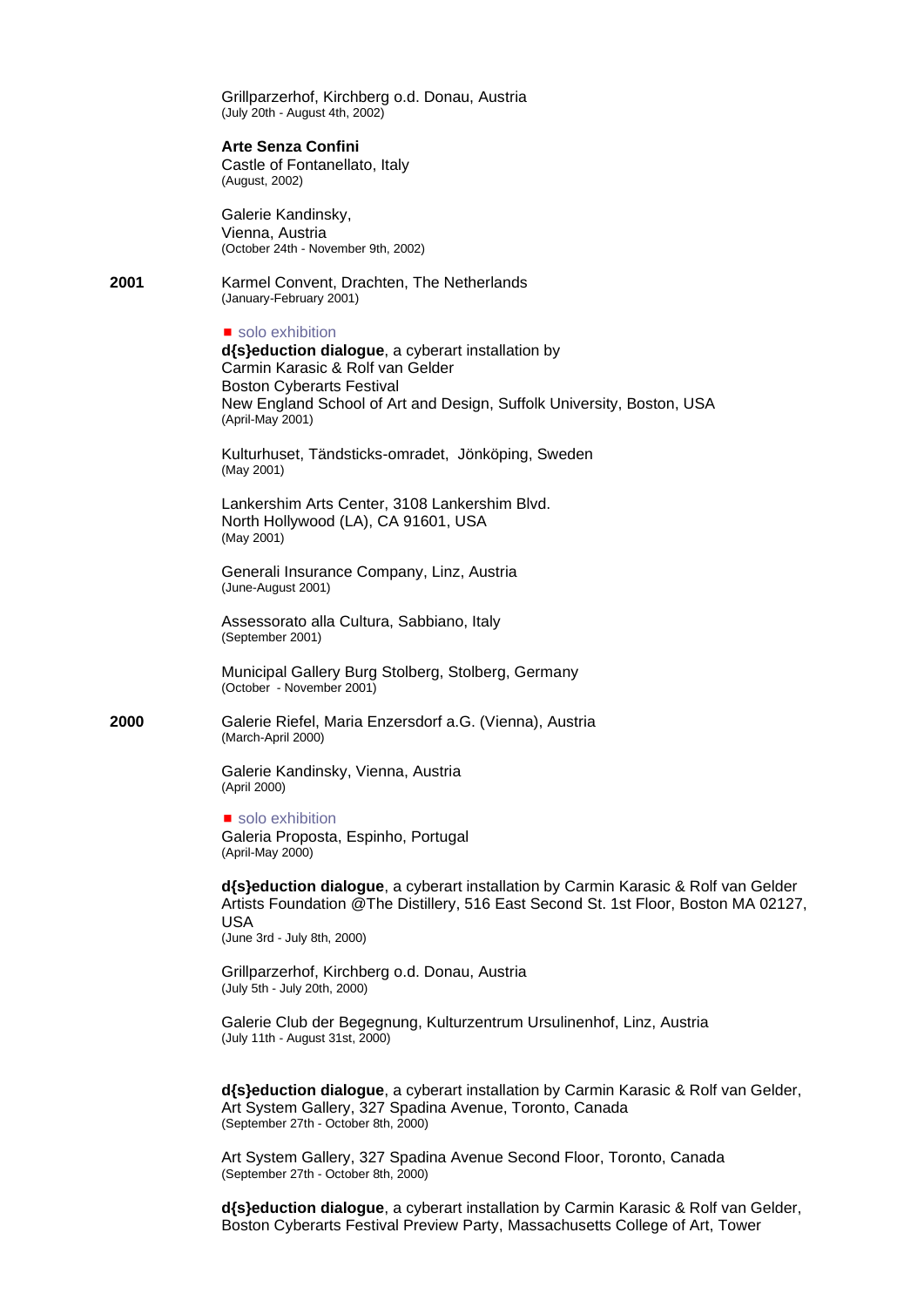Gallery, Boston, USA (November 6th, 2000)

Galerie Kandinsky, Vienna, Austria (November 5th-30th, 2000)

**1999 2nd Members Show**, World Artists Association, UK (July 1999)

> **Art-e-mail**, MAC21 International Contemporary Art Fair, Marbella, Malaga, Spain (July 1999)

**Cultural exchanges in our Digital World** Library of the Government of Upper Austria, Linz, Austria (October 1999)

**Art Beyond Borders** Kulturhaus "Alter Pfarrhof", Hollenstein a.d. Ybbs, Austria (October 1999)

**1998 ■** solo exhibition

Glo's Capitol Hill, Seattle, USA (January 1998)

**1st Members Show** World Artists Association, UK (July 1998)

**The Dutch are coming...** The Emerging Collector Gallery, New York, USA (August 1998)

**International Vignettes** The-R-Tus Gallery, New York, USA (October 1998)

**1997 ■** solo exhibition **Cyberlectual 'Open your Cage and fly...'** SolArt Gallery, Seattle, USA

Vault Gallery, Minneapolis, USA

solo exhibition Office of the Insurance Commissioner, Olympia, USA

SolArt Gallery, Seattle, USA

**Nina's Trashy Art Auction** (with the famous popstar Nina Hagen), Minna Street Gallery, San Francisco, USA

Digital Artworks, Online.Cafe, Norwalk, USA

**1996 Eventa-3 International Art Exhibition** Uppsala, Sweden

Lenwood Gallery, Minneapolis, USA

SolArt Gallery, Seattle, USA

The Conservatory, Minneapolis, USA